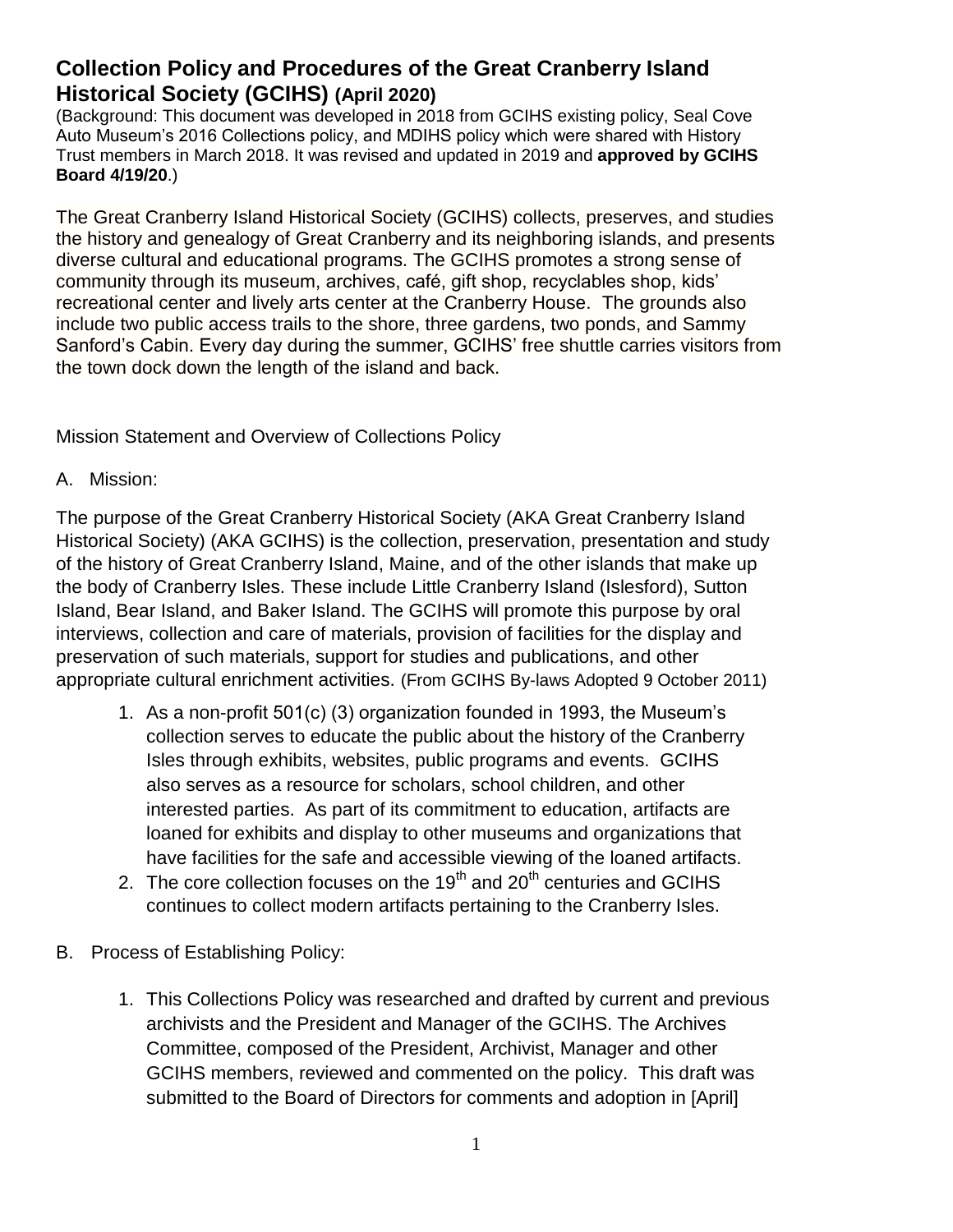2018. Formal approval of this policy by the GCIHS Board validates the authority of this document, which is managed and enforced by the President.

- 2. This Collections Policy is to be considered a working document. Any errors, omissions, or other necessary changes will be identified and corrected by staff and/or the President, presented to the Archives Committee, and approved by the Board of Directors in a timely manner. An affirmative vote of 75% of the total membership of the Board of Directors is required for approval of changes to this policy.
- C. General Responsibilities for the Collections:
	- 1. The collection is owned by the GCIHS. Administration for and care of the collection is managed by staff in accordance to the policies and guidelines outlined in this policy.
	- 2. The Board of Directors of the GCIHS is ultimately responsible for the care and preservation of all collections. On an annual basis, the Board, through its Finance Committee, establishes a budget to support care and development of the collections of the GCIHS. The Archives Committee, working with the professional staff, establishes the priorities for care, and approves/disapproves loans, acquisitions, and deaccessions.
	- 3. The GCIHS Archivist reports to the President and is responsible for everyday administration of collection-related activities including managing collections records, condition reporting, storage and conservation of artifacts, providing public access to collections both online and in-house, and exhibition planning and development, as assigned. The Archivist and/or President provide reports to the Archives Committee as needed.
	- 4. The GCIHS strives to provide professional care and documentation for all collections and loans, and keeps current with conservation, preservation, and industry standards through professional development and training, and a strong network of peers.

#### Role of Archives Committee:

The standards for collection acquisitions are outlined in this policy under Acquisitions. All acquisitions are managed on a case-by-case basis by the Archives Committee. The Archives Committee has authority to accept or reject objects for the collection.

The Archivist will review loans, acquisitions and collecting plans, deaccession proposals, and present recommendations to the Archives Committee; review and recommend collection-related policies, assist in the development of plans relating to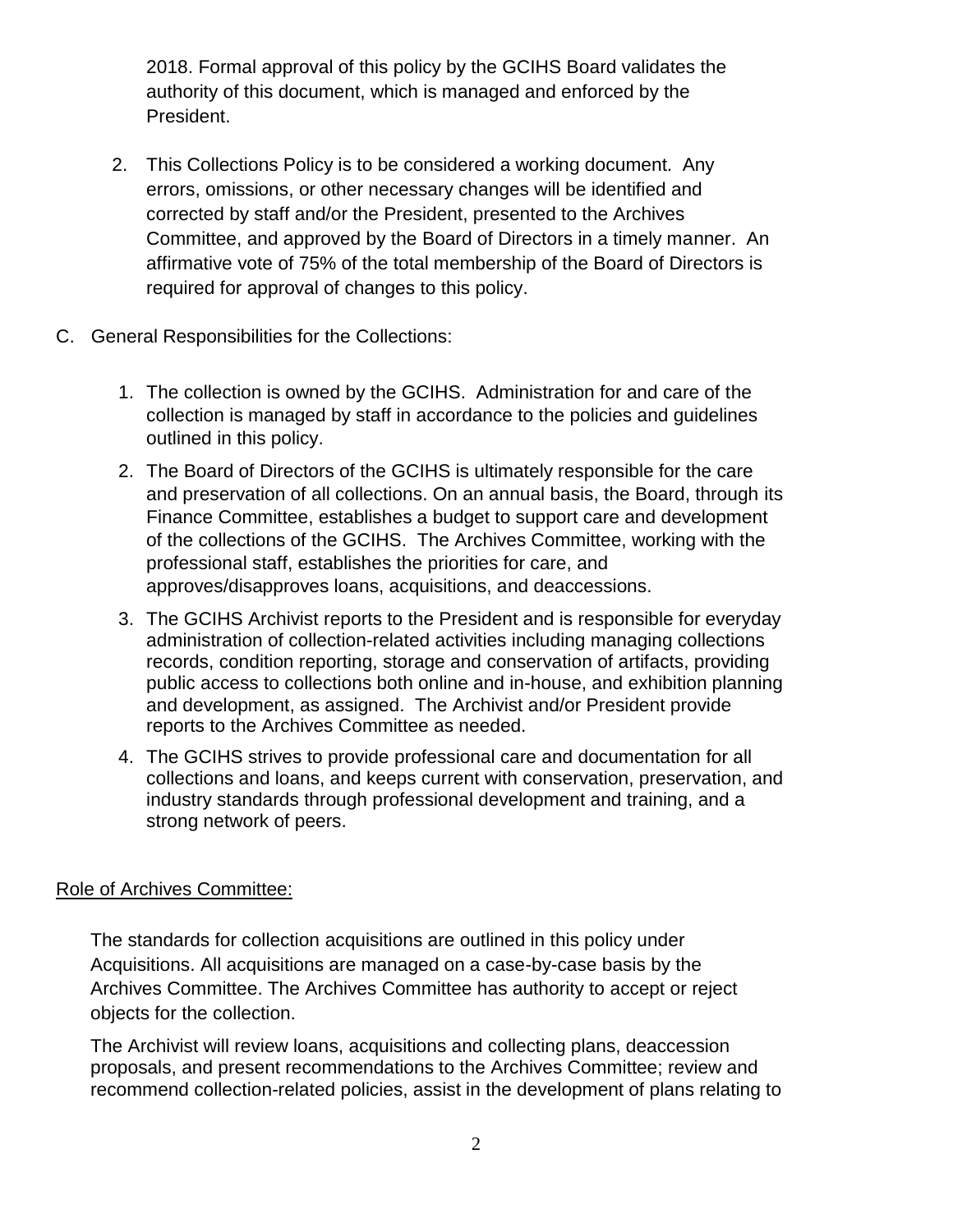collections; and will report activities of the Archives Committee to the Board of Trustees.

The Archives Committee of the GCIHS is a Committee of the Board of Directors. All committee members must be members of the GCIHS appointed by the President who is also a member of the committee; the Archivist serves as Chair.

## The GCIHS Collection:

The GCIHS collection occupies rooms on the first floor of the Cranberry House, where items are on exhibit in the Preble-Marr Museum, and is stored in the building's basement where the staff work space is located. The collection consists of documents, photographs, artifacts, and genealogical information about the life and times of those living on the Cranberry Isles (especially Great Cranberry Island) from the early 1700s to the present.

As of May 2017, the archive contains approximately:

150 historical and ethnographic items including furniture, tools, and textiles 50 individual ceramic and glass objects 40 art objects § 400 photographs, all processes 50 scrapbooks, albums, and pamphlets 100 audio and video items, mostly oral histories 60 linear feet of unbound archival records 20 maps and other oversized items 25 linear feet of unprocessed materials 12 linear feet of bound volumes, including town records 2,000 un-cataloged digital photos (Figures are from May 2017 assessment conducted by HistoryIT and History Trust)

## Collections Care

The GCIHS is committed to improving its collections and curatorial management practices to meet the standards outlined in its May 2017 HistoryIT assessment. (Attachment 1)

**1.** Care for the collection and all objects on loan to GCIHS will meet the highest standards possible given the resources and facilities of GCIHS. Collections storage and data management systems are presently being upgraded to reflect industry standards. All objects are entered into collections management software with condition and images available.

## Risk Management

Note: See GCIHS Collections Emergency/Recovery Plan (April 2020) developed specifically for the Archives area (not the whole building) for how to proceed in event of a disaster involving the collections.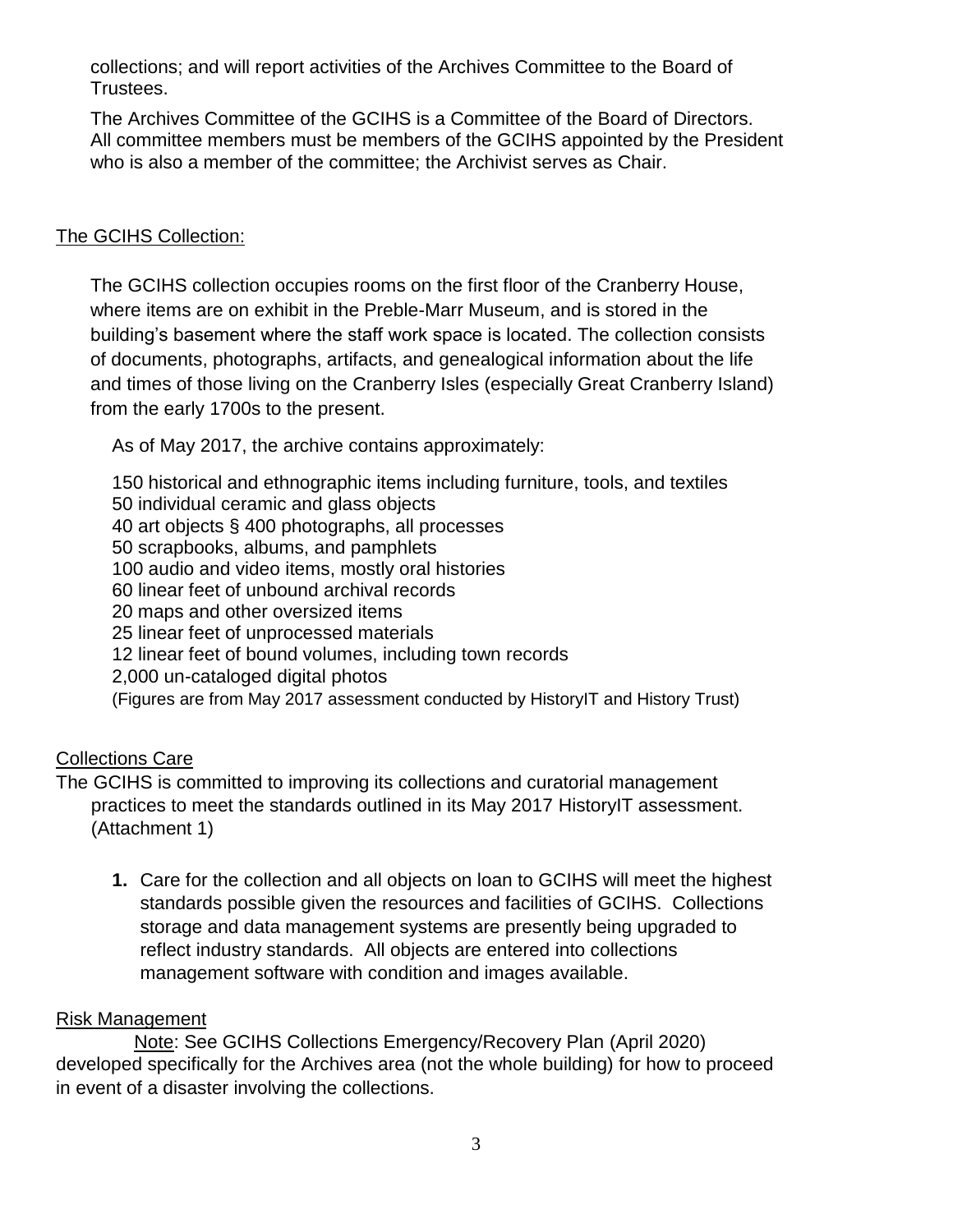- **1.** Priority shall always be given to the safety of the staff and visitors. See Manager's operational plan for procedures to be followed in the event of an emergency.
- **2.** The building is equipped with security and fire detection systems, smoke detection systems, emergency lights, fire extinguishers, and an overhead sprinkler system. All staff and volunteers are to be trained on emergency response.
- **3.** The Cranberry House has a passcode door lock system that is activated whenever the building is unstaffed. Keyed and coded access is granted by the President or Manager to staff, certain contractors, and others as deemed appropriate. (The Carriage Shed, Smart Shack (children's recreational building), Whale's Tale Gift Shop, and Sanford Cabin have neither security nor fire alarms at present. [Note: Only the Carriage Shed and Sanford Cabin have collections artifacts in them.]
- **4.** The GCIHS carries insurance on its collections including all items on loan. Collections coverage includes artifacts on site, off site, and in transit. The amount of liability coverage should be reviewed annually upon policy renewal. Insurance for the collection should be reviewed by the Board periodically.
- D. Accessioning:

## Acquisitions:

- **●** General Statements: As defined in the GCIHS Mission Statement "The purpose of the Great Cranberry Historical Society is the collection, preservation, presentation and study of the history of Great Cranberry Island, Maine, and of the other islands that make up the body of Cranberry Isles."
- **●** GCIHS actively collects and preserves materials that tell the story of these islands from a variety of perspectives through changing times.
- **●** The GCIHS seeks additions to its collections that will further its mission. Given the limited nature of storage and exhibit space in the current facility, potential acquisitions will be accepted only if the material is directly relevant to the mission and vision of the GCIHS.

In the future, the Archives Committee will work on a Collections Plan which will identify interpretive stories the Museum seeks to tell and consider which artifacts it would like to collect or borrow for future exhibits

Acquisitions will be evaluated using the following conditions: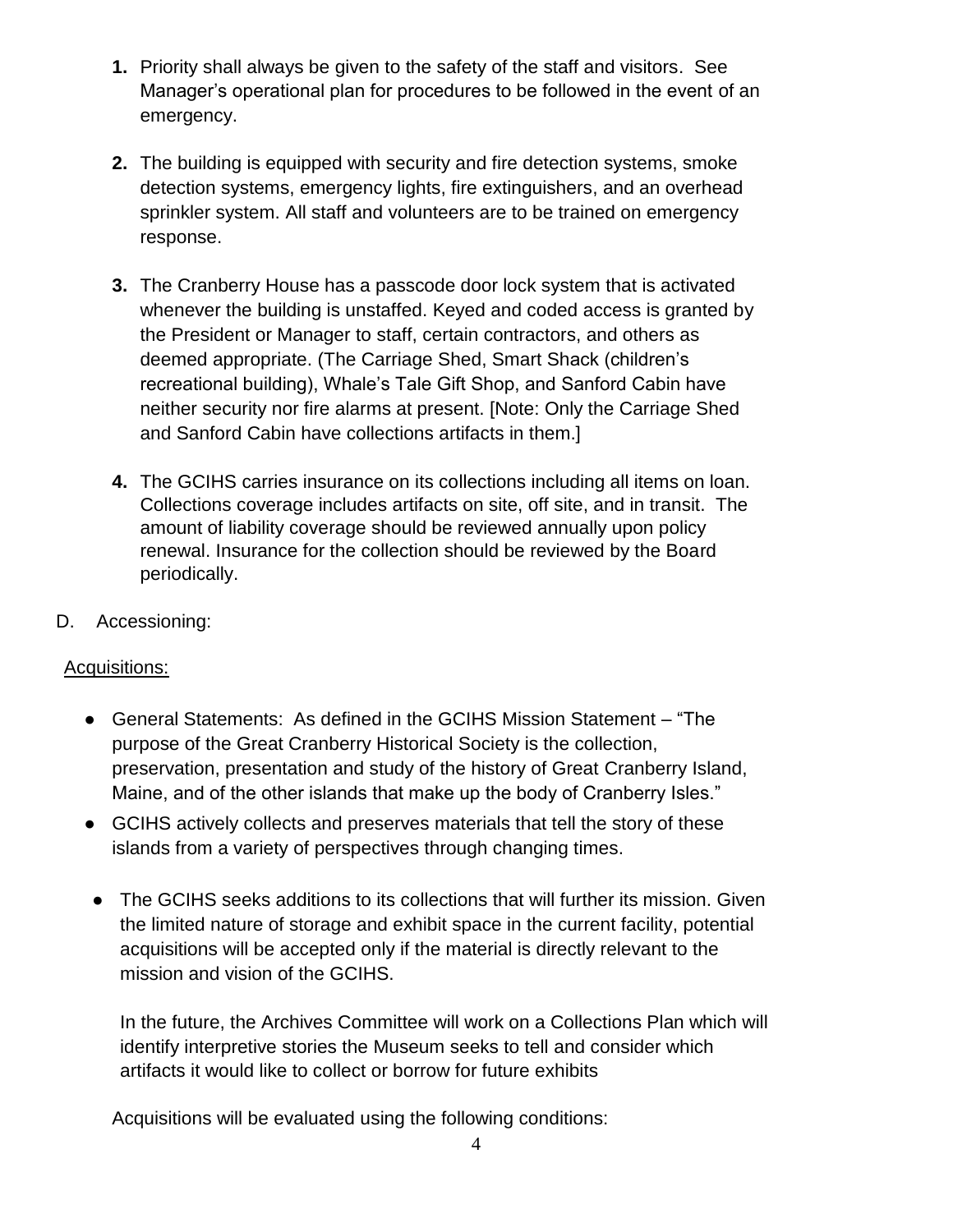- 1. Accessions must meet the mission of the Museum.
- 2. Accessions must present a unique and compelling story that complements, and does not overlap with, existing collections.
	- Physical condition of materials: The GCIHS must be able to provide adequate care for the object as determined by established, professional standards;
	- Care for this object must not compromise GCIHS' ability to care for other portions of the collection;
	- The object must be of the highest possible quality in terms of stability and condition, or in provenance.
- 3. Terms and Conditions:
	- The owner of an object offered to the GCIHS must have clear and legal title to that object. Clear title must be transferred to the GCIHS with the gift, including all copyrights if applicable.
	- No object will be knowingly or willingly accepted by the GCIHS if the object was illegally imported or illegally obtained in the U.S. as determined by local, city, state, federal, or other laws, regulations, treaties or conventions, [also see GCIHS Ethics Policy TBD]. No object will be knowingly accepted if there is evidence that its collection involved the illegal destruction of historic sites, buildings, structures, or artifacts.
		- The GCIHS will not accept any material with the condition that it must be permanently displayed, and gifts will be made without encumbrance of any restrictions. Any proposed restrictions on donated articles must be approved by the Archives Committee before acceptance.

## Authority:

- 1. The President will receive recommendations for acquisitions from volunteers, staff, Board members and others for consideration. The President will review the information and pass it on to the Archives Committee for confirmation that it meets the criteria of this Collection Policy. The Archives Committee determines whether the GCIHS should choose to accept the object. If approved by the Archives Committee, a Deed of Gift will be prepared to complete the acquisition. The GCIHS Deed of Gift is the legal article of conveyance.
- 2. Certain items, such as an article of clothing, books, photographs, or tools, with an estimated value of less than \$100 (100 hundred dollars) that are deemed to be of interpretive use by the Archivist do not need to be submitted to the Archives Committee for approval.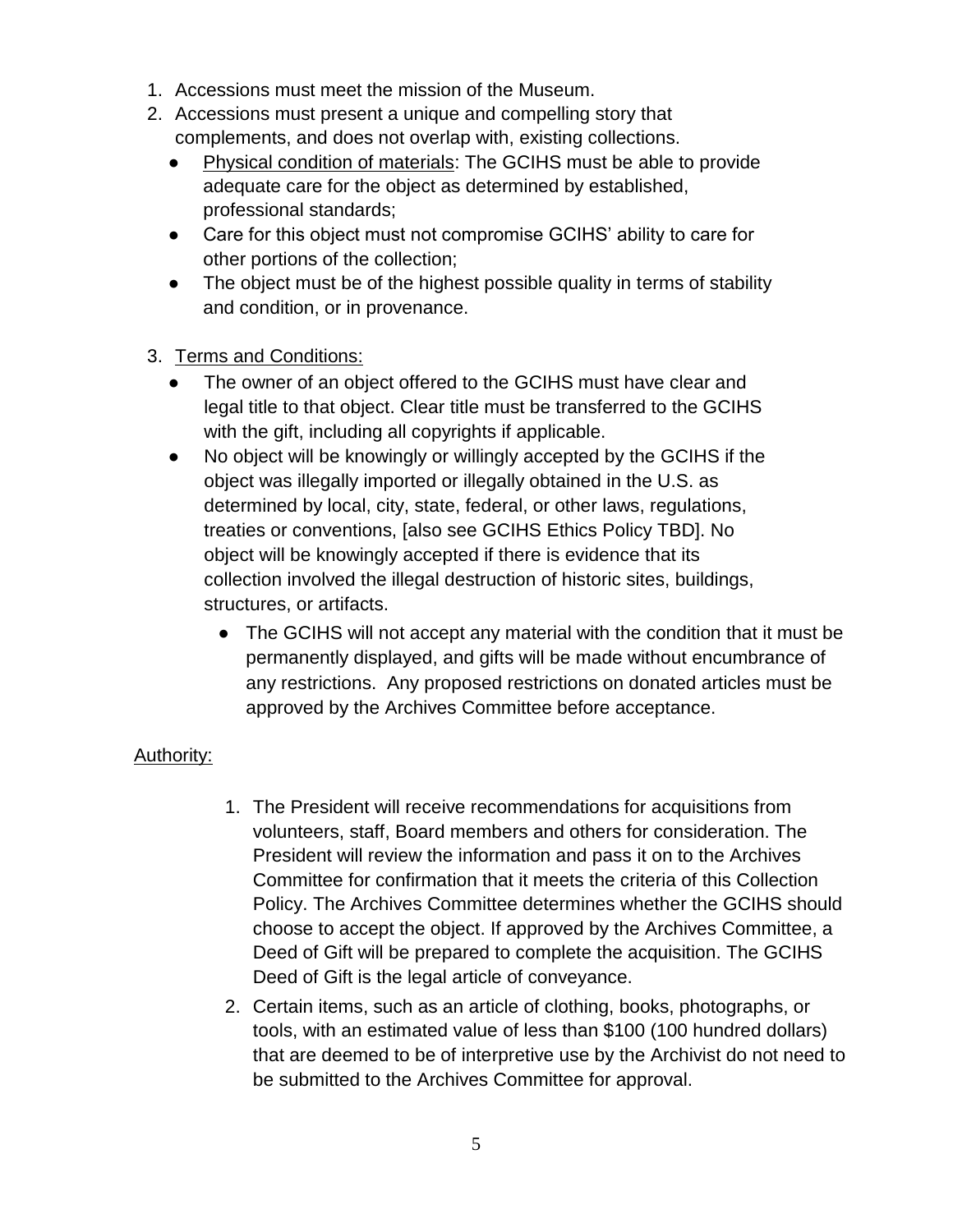- 3. Gifted items that require an outside appraisal subject to IRS regulation require approval of the Board of Trustees based upon recommendation by the Archives Committee.
- 4. The Archivist is responsible for overseeing policies that manage the collection, working in partnership with the Archives Committee to review loans and potential acquisitions/deaccessions, make recommendations related to conservation, and report to the Archives Committee about collections related topics.
- 5. The Committee will also review acquisitions that require special consideration. Such considerations include: Materials that may not clearly meet the collecting criteria; Materials that will require exceptional use of institutional resources; Materials which are to be accepted with restrictions or unusual donor conditions.

6. The Archivist, with the aid of Archives Committee volunteers, is responsible for processing all acquisitions for the collections, completing all administrative tasks relating to this process, and providing the Archives Committee with a report of all acquisitions.

7. The Archives Committee will keep the GCIHS Board members informed regarding matters relating to collections acquisitions.

## Procedures:

The GCIHS may acquire objects by purchase, donation, bequest or transfer. Purchases shall be made from current budget allocations, monetary gifts for such purposes, income from designated funds, or special allocations by the Board of Trustees from operating or unrestricted funds.

**●**A line for acquisitions may be built into the annual operating budget or the GCIHS Board may prefer to finance acquisitions in a different manner. In this case, the Finance Committee and the Archives Committee will make a proposal to the entire Board for approval by the President.

## Donations:

● A Deed of Gift, acknowledging transfer of title, will be issued to the donor. Prior to making the gift, the donor is legally responsible for obtaining an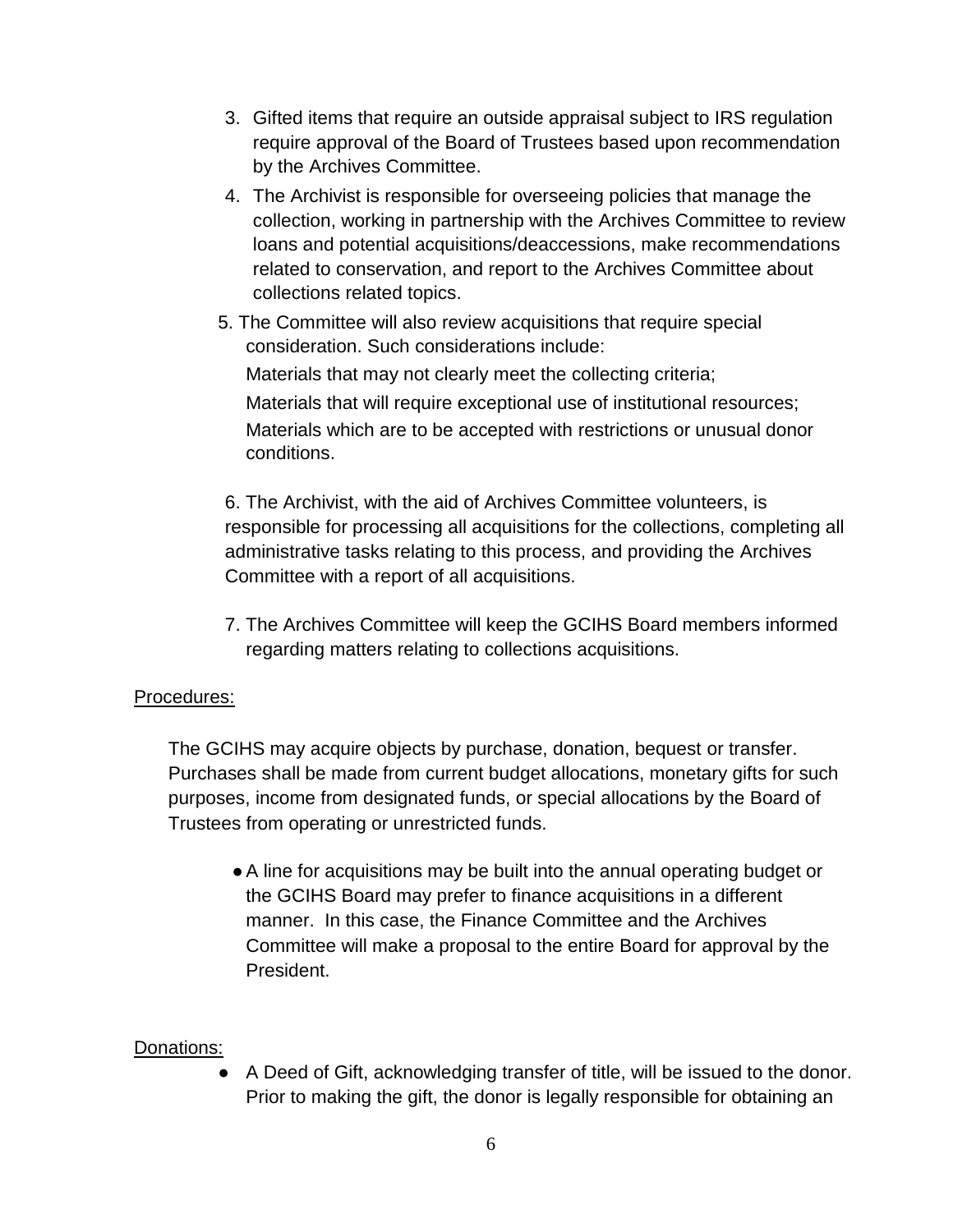appraisal, if desired, for tax purposes. No staff or Board member can appraise items offered to the GCIHS for any reason.

- Bequests are encouraged by the GCIHS, but the GCIHS also reserves the right to renounce its interest in property left under a testamentary instrument, by the laws of intestacy, contact or trust. Renunciation of interest will be done nine (9) months after the official notification of the bequest.
- Items may be acquired by transfer to the GCIHS from the collections of another institution.
- Many items acquired by GCIHS in its early years have no apparent documentation or known provenance and so are "undeeded." Over the years great effort has been expended to discover their provenance but many such items still remain.
- Presently, many items are donated to GCIHS when island houses change ownership and the new owner wishes to be rid of things left behind. In these cases we know the donor and attempt to interpret the historical significance of the donation based on knowledge of past residents and local history.
- In the future, if objects are found in the collection with no records concerning the source, GCIHS will work to comply with the abandoned property laws of the State of Maine to seek to transfer the legal title of the material to the GCIHS.
- No donations will be accepted by the GCIHS without transfer of legal title.
- E. Deaccessioning

From time to time, objects that are outside the scope of the GCIHS collecting interest may be found within the collection. These items will be identified as candidates for deaccessioning.

The GCIHS recognizes the process of removing objects from the collection is an irreversible action that can only be approved after careful deliberation. Realizing these inherent consequences, the GCIHS staff and Board will attempt to identify any possible future uses for the artifacts in question.

The GCIHS will make every reasonable effort to ascertain that it has clear and free title to the item in question. Deaccessions will not be processed unless clear title to the object is established. In any case where restrictions or restrictive agreements seem to apply, the advice of independent counsel will be sought.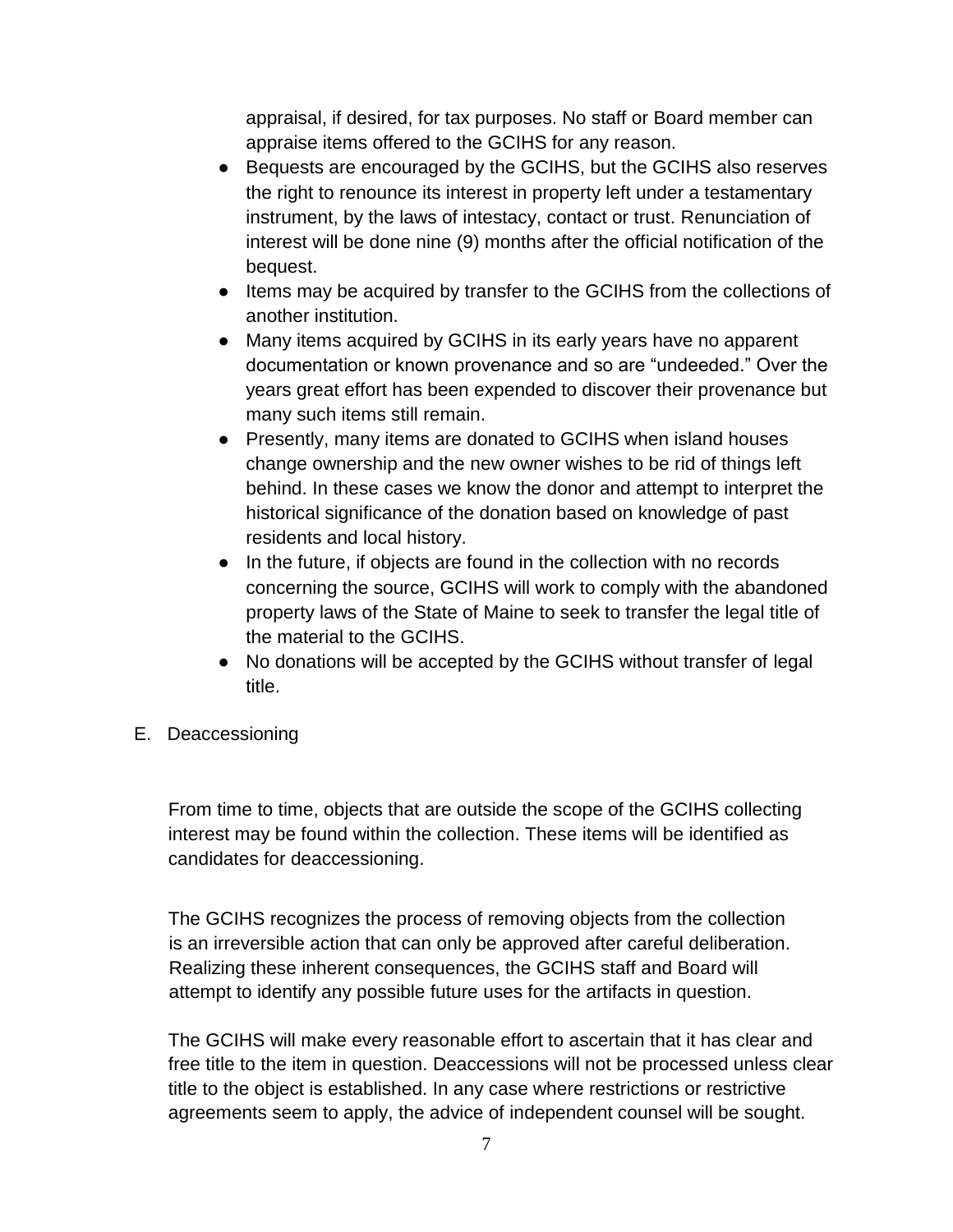Note: There is a difference between *rejecting* an item offered for donation and *deaccessioning* an item catalogued in the GCIHS collection. GCIHS accepts items from donors 'pending approval of the Archives Committee' for which a Deed of Gift is signed with the caveat that if an item or items in a donation are rejected by the Committee, GCIHS can dispose of the donated item(s) appropriately. Donations ''pending archives committee approval'' are kept separately from the catalogued collections until review by the Archives committee, and decisions to accept or reject items are recorded in the notes of Archives Committee meetings.

If rejected items are sold on-site at the Sea Wind  $2<sup>nd</sup>$  Chance Recycled Shop, or on-line via E-Bay, at least 50% of the proceeds must go to the GCIHS General Operations Account or the Capital Campaign Account. [Money made from selling a collections item should go back to maintenance of the collection.] Neither the Archivist nor a member of the Board of Trustees may purchase these rejected items.

#### Criteria for deaccessioning:

- a. The material no longer fits the mission of the museum.
- b. The material is outside the scope of the collections as defined in the acquisitions criteria.
- c. The material is a duplicate or redundant copy.
- d. The material lacks physical integrity and cannot be reasonably conserved.
- e. The material threatens the physical safety of the staff, visitors, or facility or other collections and this condition cannot be remedied.
- f. A better example of the material has been acquired by the GCIHS.
- g. The GCIHS cannot properly care for the material.

#### Procedure for deaccession:

- 1. The Archivist will propose an object for deaccessioning by submitting a written proposal to the Archives Committee. If the Archives Committee agrees, the proposal moves on to the Board.
- 2. Any rejected recommendation may be reconsidered by the Board at a later meeting.

#### Disposition: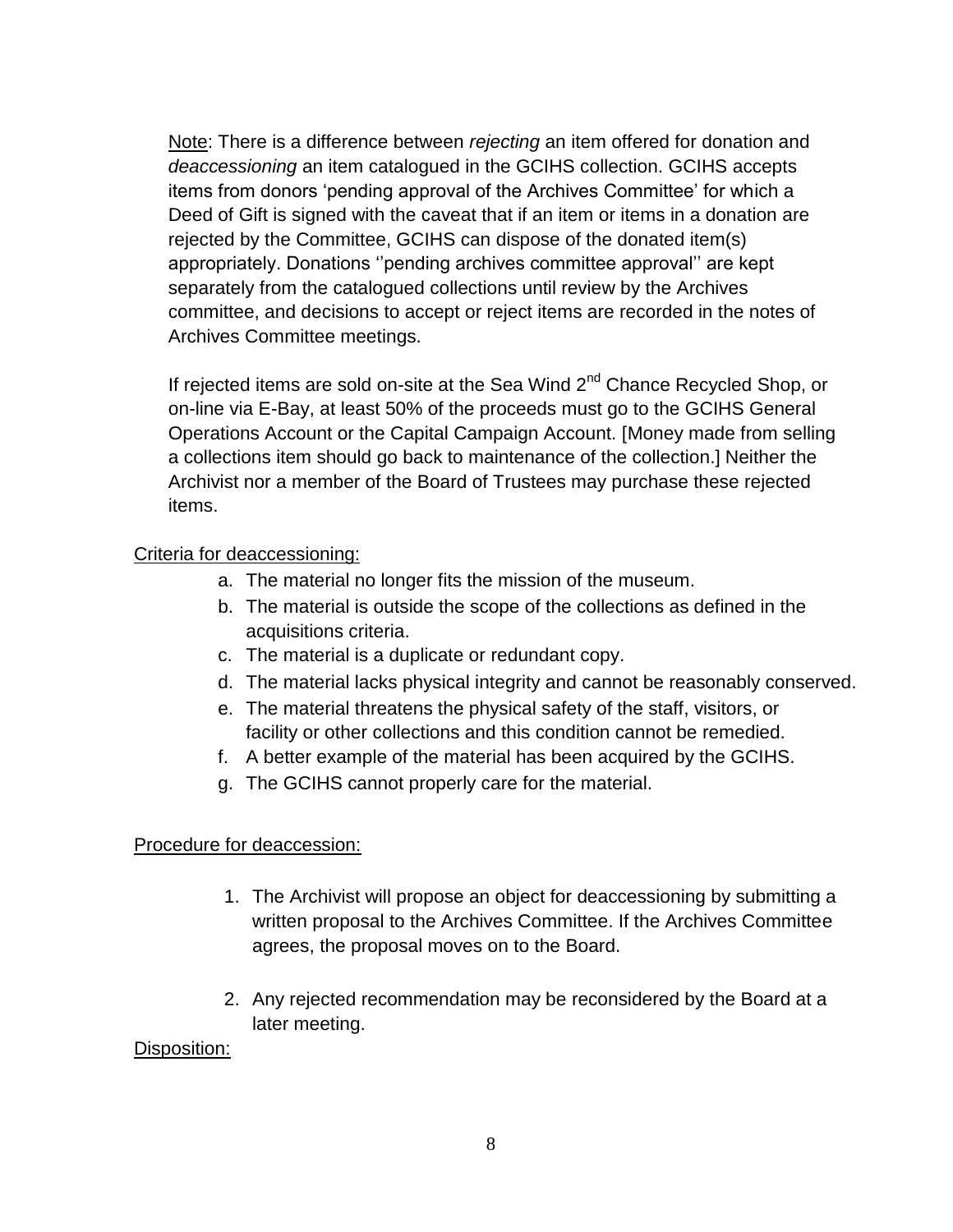The GCIHS will attempt to place deaccessioned items with another educational institution or museum if possible. Approved methods include donation to or exchange with the other institution. If this is not possible, one of the following options will be considered:

- Sale to the public. In this case, neither the Archivist nor current members of the Board of Trustees may purchase the item. This ensures no conflict of interest.
- Disposal or donation to another public non-profit organization.

Any income from deaccessioned artifacts will be placed in a designated fund for maintenance of the GCIHS collections.

## Documentation:

- **●** All records, including the acquisition files, catalogue sheets, etc., pertaining to the deaccessioned item shall be marked DEACCESSIONED with the date of authorization and kept in perpetuity.
- **●** Information regarding the final disposition of the item and amount of consideration received shall be included on the permanent records, which will then contain the entire history of the item while in custody of the GCIHS.
- **●** These records become part of the permanent files of the GCIHS.
- F. Access to collections:
	- **●** The GCIHS is committed to providing public access to its museum and resource collections by telling the story of the Cranberry Isles by means of museum and online exhibitions, public programs and special events, and research activities.
	- **●** Procedures and rules for public access are designed to support appropriate use of historical collections, while ensuring the highest possible standards of care and preservation of the collection.
	- **●** The GCIHS staff manages procedures for public access. If at any time, in the judgment of staff, the safety of the collections is compromised by anyone, staff may act to mitigate the situation. The circumstances of the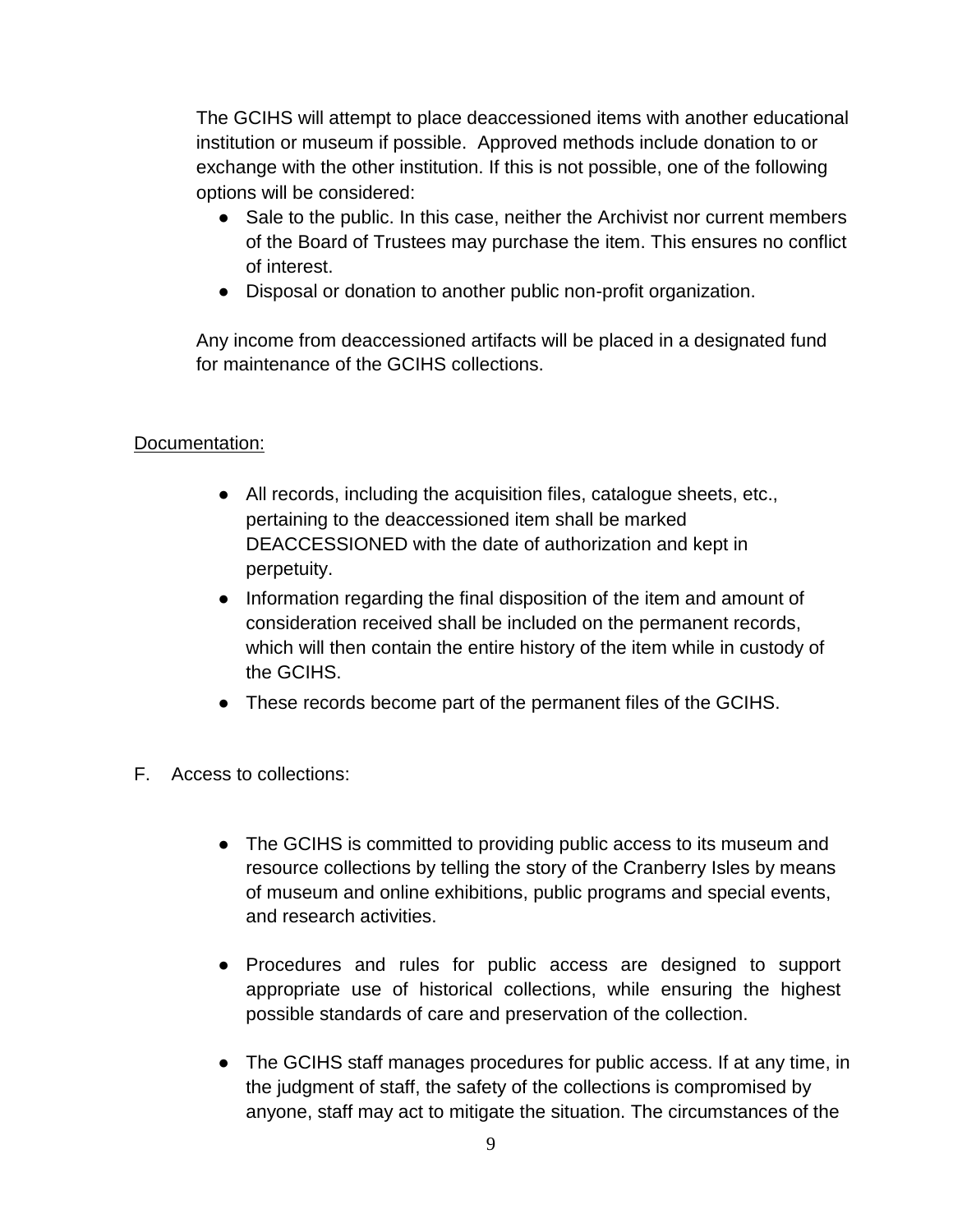incident will immediately be reported to the President, who will then pursue appropriate actions.

- **●** All visitors, vendors, researchers, family members, trades people, and the general public will be accompanied by a GCIHS person when in a non-public collection area.
- **●** GCIHS images may be used for non-profit purposes with GCIHS cited as the source. Use in commercial endeavors requires permission. Citations should read: Courtesy Great Cranberry Island Historical Society, Cranberry Isles, Maine, gcihs.org – with the catalogue number of the item/photo when possible.
- G. Loans: outgoing and incoming:
	- All loans will have a detailed condition report completed upon entering and exiting the building, which will be recorded in the GCIHS collections management software.

#### Outgoing:

Outgoing loans are an important way of broadening public awareness of the GCIHS. The GCIHS loan policy is designed to ensure the safety of any items loaned from the collection.

Criteria: Items will be loaned from the GCIHS for exhibition, research, events, and educational program purposes. The GCIHS Archivist, in conjunction with the President, will oversee loan requests after their receipt.

Outgoing loans are initiated by a written request from the interested party. In problematic or extraordinary loan situations, the Archives Committee will refer the matter to the Board for a final decision.

Loan requests will be evaluated on an individual basis and may be approved or declined on the following:

- **●** Length of loan period;
- **●** Exhibition facilities and environmental conditions;
- **●** Physical condition of the object requested;
- **●** Prior commitment for use of object at the GCIHS or elsewhere;
- **●** Other considerations as the situation warrants.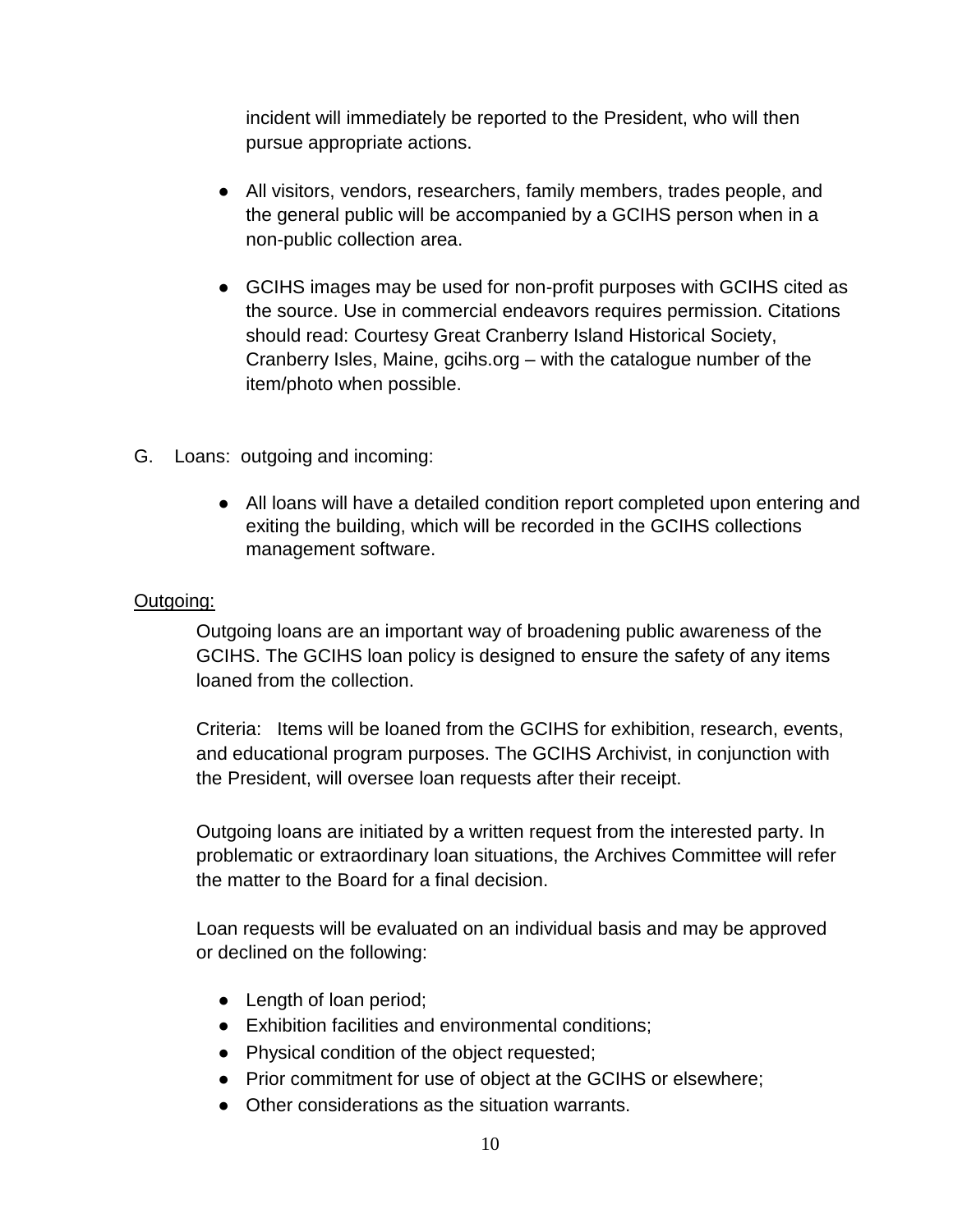All loan requests will be processed, documented, and monitored by the Archivist. The terms and conditions of all outgoing loans are printed on the loan form and must be agreed upon by the institution requesting the loan. Knowledge of the suitability of the borrower's facility or a Standard Facilities Report (AAM) or equivalent detailing the borrower's institution is a requirement.

#### Incoming:

Objects from other institutions may be borrowed for temporary exhibition, longterm exhibition or for a special research project. No objects will be accepted for "permanent or indefinite loan" periods. All loans will be renewed on an annual basis and all conditions of incoming loans are printed on the back of the loan form. The GCIHS will exercise the same care and responsibility in respect to loaned items as it does in the safekeeping of comparable collections of its own.

All items on loan to the GCIHS will be fully insured for the value stated by the lender, or by appraisal if required by the insurance company.

I. Environmental Monitoring and Pest Management [Note: Manager will update this section when the new building addition is up and running in 2020.]

- The collections are maintained in a basement setting with a modicum of temperature-control. Heat and air conditioning fluctuate but are available all year through a wall-mounted unit. However, the museum does not have air conditioning or heat.
- Dehumidifiers are used in an attempt to maintain a fairly consistent relative humidity in the basement summer and winter. Air circulation and filtration should be improved to circulate airflow and reduce the risk of mold and pests.
- All necessary precautions will be taken to ensure the collections are reasonably protected. However, at present a three-sided shed houses a large buckboard and two dinghies leaving them unsecure and minimally protected from the elements. The Sanford Cabin has minimal protection from the elements, while the Shaw cabin fares better.
- Food and live plants will be limited inside the building to events, and programs, and staff comfort. All food and live plants will be removed from open spaces and garbage cans in the archives and museum at the end of each day.
- Dishes from events and staff must be cleaned or removed from the building at the end of each day.